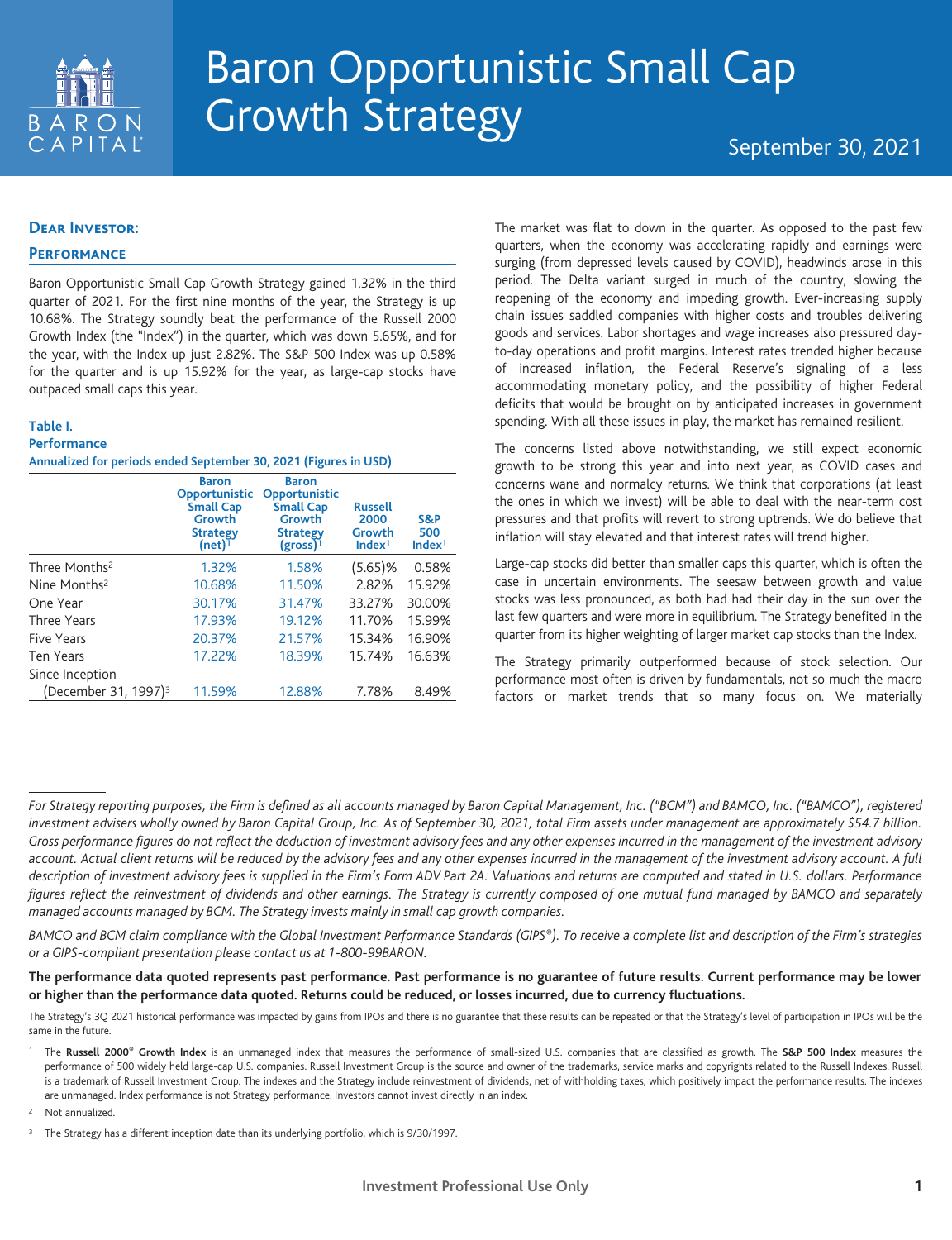outperformed in three of the four sectors in which we primarily invest. Our Information Technology ("IT") stocks performed well. **Gartner, Inc.**, our largest position, posted another quarter of strong results and its stock continued to climb. Same with payments company **Nuvei Technologies Corp.** Digital enablers **Grid Dynamics Holdings Inc.** and **Endava plc** also showed accelerating growth and benefited from multiple expansion. Our Health Care holdings rose nicely in the quarter, in contrast to those in the Index, which were down double digits. Our best performers were **ICON Plc** and **DexCom, Inc.**, two long-term holdings with strong outlooks, and medical products companies **Inspire Medical Systems, Inc.** and **Silk Road Medical, Inc.** Our Consumer Discretionary holdings did much better than those in the Index as well. Our best performers were flooring retailer **Floor & Decor Holdings, Inc.** and locals casino operator **Red Rock Resorts, Inc.** New additions **European Wax Center, Inc.** and **Dutch Bros Inc.** also performed well. Our Industrials holdings were a drag on performance this quarter. Defense contractors **Mercury Systems, Inc.** and **Kratos Defense & Security Solutions, Inc.** both declined on weak earnings and an uncertain funding environment. Shares of **Clarivate Plc** and **Hydrofarm Holdings Group, Inc.** were down as well, as their near-term earnings prospects became a bit cloudy.

#### **Table II.**

**Top contributors to performance for the quarter ended September 30, 2021**

|                             | Percent<br><b>Impact</b> |
|-----------------------------|--------------------------|
| Gartner, Inc.               | 1.10%                    |
| <b>ICON Plc</b>             | 0.76                     |
| Grid Dynamics Holdings Inc. | 0.61                     |
| Nuvei Technologies Corp.    | 0.45                     |
| ASGN Incorporated           | 0.45                     |

Shares of **Gartner, Inc.**, the provider of syndicated research to business leaders with insights on technology and managerial issues, continued to climb this quarter after reporting outstanding results. Growth in the company's research business reaccelerated to double digits, doubling the pace of growth in the prior quarter. Forward-looking metrics were excellent, led by contract value growth of 18% in the GBS division, which bodes well for strong future growth. Margin flow through was very strong as was free cash flow conversion. After significantly raising guidance last quarter, the company did so again this quarter, with free cash flow now projected to be 33% more than prior expectations. The company aggressively repurchased stock, like it did in the old days, which highlights its strong balance sheet and confidence in the future. Though the stock has almost doubled this year, we believe FCF per share will compound at 20% plus for years to come (from about \$12 per share in 2022 to \$20 per share in 2025) and the stock has considerable upside from here.

**ICON Plc** is the second largest Contract Research Organization and provides outsourced drug development services to pharmaceutical and biotechnology companies. During the quarter, ICON completed its acquisition of PRA Health Sciences, Inc. (another long-time holding), and the stock rose as investors warmed to the merger. Initial concerns about potential disruption to the business waned as ICON detailed positive customer reception and shared strong new customer wins. We are very excited about the combined company, which brings together two fine, highperforming, well-run organizations with complementary skill sets. We believe that the debt taken on to finance the deal is appropriate and will be paid down quickly with cash flow. The combination of solid organic growth,

margin expansion through capturing large synergies, and reduced interest payments, should drive strong earnings growth and garner a premium valuation.

**Grid Dynamics Holdings Inc.**, which provides digital transformation services to large businesses, reported a great second quarter that handily beat estimates. Revenues grew 72% organically versus last year and 18% versus the prior quarter. EBITDA margins expanded significantly to reach the company's 20% long-term target much faster than expected. The demand environment remains robust, and Grid is doubling its headcount of highly skilled, yet relatively low-cost employees, primarily in Eastern Europe, to serve the needs of its clientele. Grid has done a terrific job in expanding its client base from primarily retail to technology and other industries. We believe the growth prospects for Grid are terrific, and now the market appreciates that as well. We did trim our position somewhat in the quarter, as the stock ran up a lot.

**Nuvei Technologies Corp.**, the fintech payments processor focused on ecommerce and partnering in high-growth verticals like gaming, retail, and digital services, reported a strong quarter with revenues and volumes up 68%. Growth was broad based across verticals and geographies. Management is targeting sustained organic growth of over 30%. Nuvei's strong momentum validates its differentiation and the value proposition of offering a full stack payments platform. The company closed an acquisition and announced another, adding additional capabilities to its offering. The stock has advanced on recognition of its competitive advantages and strong growth outlook, and it now trades in line with other high-growth payments companies.

Shares of **ASGN Incorporated**, a leading provider of skilled workers to the IT and digital/creative industries for staffing and consulting work, rose as the company reported strong results for the quarter. Revenues grew 17% and earnings gained 24%, driven by a healthy rebound in the depressed staffing business and a robust 62% organic growth rate in its burgeoning consulting segment. Guidance is for continued strong growth, which we think should greatly surpass industry rates. ASGN closed on the sale of its Oxford division in the third quarter, a strategic decision we like very much, as it will focus the company on higher-growth end-markets and services. After the sale, the company is well capitalized, and management is indicating that it will pursue acquisitions in its consulting and government services segments. We think they have been masterful acquirors in the past. ASGN stock is appreciating not just on the back of strong results but is being re-rated. The company is no longer a cyclical, low-multiple business, but now a strong secular grower, with market-leading capabilities and relationships, serving great end-markets.

Other holdings that rose over 20% in the quarter but contributed less to the Strategy's performance were **DexCom, Inc.**, **BRP Group, Inc.**, **Red Rock Resorts, Inc.**, **Inspire Medical Systems, Inc.**, and new issues **European Wax Center, Inc.**, **Dutch Bros Inc.**, and **Clearwater Analytics Holdings, Inc.**

#### **Table III.**

| Top detractors from performance for the quarter ended September 30, 2021 |                          |  |
|--------------------------------------------------------------------------|--------------------------|--|
|                                                                          | Percent<br><b>Impact</b> |  |
| Wix.com Ltd.                                                             | $-0.51%$                 |  |
| Clarivate Plc                                                            | $-0.41$                  |  |
| Mercury Systems, Inc.                                                    | $-0.40$                  |  |
| Installed Building Products, Inc.                                        | $-0.39$                  |  |
| Americold Realty Trust                                                   | $-0.39$                  |  |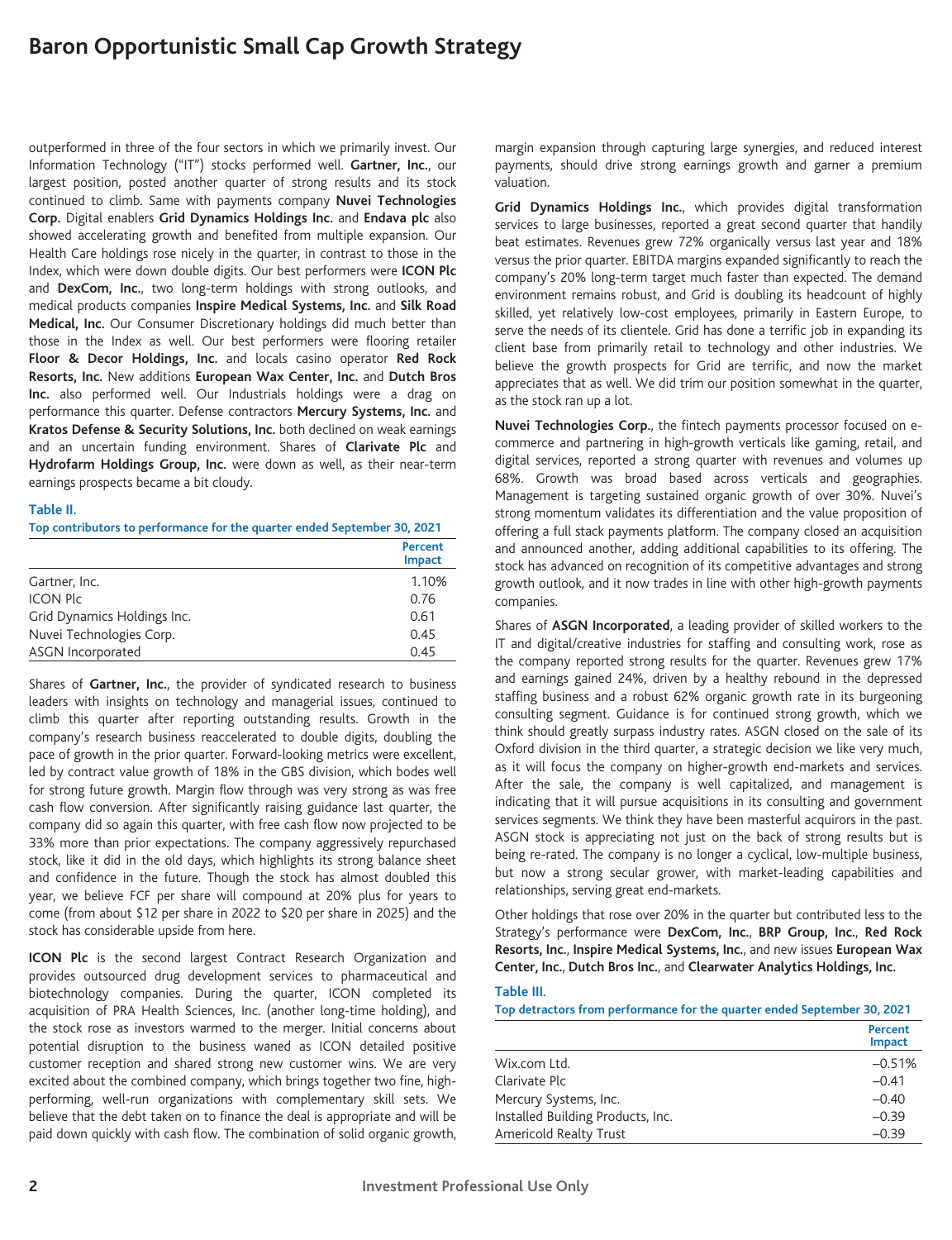**Wix.com Ltd.** is the leading provider of software that helps microbusinesses build and maintain their websites. Shares declined this quarter after the company reported a slowdown in new customer additions versus last year when demand for their services surged because of COVID. Guidance was reduced, as management has less visibility about the growth rate of the "top of the funnel." The other important metrics, such as conversion rates, retention rates, and attachment of new services, are all running at record rates, so not an issue. We have taken a more conservative approach to estimating future profitability and valuation, but still see good upside in the shares, so we are hanging in.

**Clarivate Plc** is an information services company that maintains leading/ comprehensive IP and scientific databases and sells data, tools, and services to health care and other industries. The company reported a deceleration in subscription growth and slower-than-expected organic growth in the second quarter. Management, who we greatly admire for how they have assembled and run this leading company and one before, has laid out aggressive growth targets, which investors are now concerned about even though those projections were reiterated. Also, the company received a second request from the Federal Trade Commission related to a large acquisition, which has delayed approval. This is causing near-term dilution, as the funds to close the transaction have already been raised. We retain our conviction that the company can achieve its growth objectives and would expect the multiple to recover as they prove so.

**Mercury Systems, Inc.**, a provider of defense electronics solutions, fell after the company reduced full-year guidance due to delays on some large programs and explained that the issues will continue for the remainder of this calendar year. On the positive side, management unveiled important cost savings initiatives and forecasted a strong rebound in growth in the upcoming year. We believe the company should be able to revert to historic growth rates of high single-digit organic growth and higher profit growth, and continue to do accretive and strategic acquisitions, which has been their calling card. But the stock is in the doghouse until that is reestablished and, realizing that we reduced our position in the quarter.

**Installed Building Products, Inc.** is the largest installer of insulation and complementary building products to the residential housing market. The stock declined because of mixed business trends, and because interest rates ticked up, which is considered bad for housing stocks. Margins are under pressure as the company is suffering from supply chain issues…primarily getting the products they install in a timely fashion. On the other hand, revenue growth reaccelerated as the company gained market share. Management is positive about the pricing environment and believe they will be able to pass on higher insulation costs. They have been focused on retaining their labor force for years, which is now reaping benefits and is a major competitive advantage. And we expect acceleration in acquisitions, as the pipeline is stocked. These purchases are highly accretive and are a core competency of management. We think there is lots to like, and the stock is cheap.

**Americold Realty Trust** is one of the largest global owner/operators of cold storage warehouses. The stock fell as the company reported weak results for the third quarter in a row. The primary issue is that food

producers are not able to produce enough to service customer demand and maintain inventory levels. It's disappointing that this dynamic is now projected to persist, causing management to reduce guidance and lose face with investors. We think the long-term story and investment thesis remains intact, so are sticking with our position. The stock trades at a big discount to its private asset value.

Other holdings that fell over 20% in the quarter were **Kratos Defense & Security Solutions, Inc.**, **UTZ Brands, Inc.**, **Ollie's Bargain Outlet Holdings, Inc.**, **Hydrofarm Holdings Group, Inc.**, **SOC Telemed, Inc.**, **Shoals Technologies Group, Inc.**, and **Figs Inc.**

## **PORTFOLIO STRUCTURE & RECENT ACTIVITY**

As of September 30, 2021, the Strategy had \$5.3 billion under management. The top 10 holdings made up 30.8% of net assets. We held 76 stocks.

#### **Table IV.**

#### **Top 10 holdings as of September 30, 20211**

|                                   | Year<br><b>Acquired</b> | <b>Ouarter End</b><br><b>Investment</b><br><b>Value</b><br>(millions) | Percent<br>of Net<br><b>Assets</b> |
|-----------------------------------|-------------------------|-----------------------------------------------------------------------|------------------------------------|
| Gartner, Inc.                     | 2007                    | \$288.7                                                               | 5.4%                               |
| <b>ICON Plc</b>                   | 2013                    | 196.5                                                                 | 3.7                                |
| <b>ASGN Incorporated</b>          | 2012                    | 175.4                                                                 | 3.3                                |
| Installed Building Products, Inc. | 2017                    | 160.7                                                                 | 3.0                                |
| SiteOne Landscape Supply, Inc.    | 2016                    | 159.6                                                                 | 3.0                                |
| Floor & Decor Holdings, Inc.      | 2017                    | 151.0                                                                 | 2.8                                |
| Vertiv Holdings, LLC              | 2020                    | 150.6                                                                 | 2.8                                |
| Guidewire Software, Inc.          | 2012                    | 145.6                                                                 | 2.7                                |
| DexCom, Inc.                      | 2012                    | 109.4                                                                 | 2.1                                |
| SBA Communications Corp.          | 2004                    | 105.8                                                                 | 2.0                                |

The sectors of greatest concentration are Information Technology (28.7% of net assets), Industrials (23.7%), Consumer Discretionary (16.7%), and Health Care (15.6%). Compared to the Russell 2000 Growth Index, we are overweight in Industrials, IT, and Consumer Discretionary, and meaningfully underweight in Health Care. These weightings come from our bottom-up stock picking and do not reflect a view on which sector is next to perform the best–we do not have such a view. This last quarter, the majority of our new purchases, either new stocks or additions to existing positions were mostly in the Consumer Discretionary and Industrials space. They were one-off opportunities that we uncovered, not a thematic move to increase the weighting in those sectors. Similarly, we sold or trimmed some of our Health Care and IT holdings, which were also isolated decisions not driven by a view on sector concentration.

Our holdings across sectors have common characteristics. We favor investing in companies that are well established, leaders in their niches, special, and differentiated; and have considerable barriers to entry, significant opportunities to grow, and superb management teams. We do our own due diligence to uncover such businesses and have great

<sup>&</sup>lt;sup>1</sup> Portfolio characteristics, sector exposures, top 10 holdings, market cap of new purchases, top net purchases, and top net sales are based on a representative account. Such data may vary for each client in the Strategy due to asset size, market conditions, client guidelines, and diversity of portfolio holdings. The representative account is the account in the Strategy that we believe most closely reflects the current portfolio management style for the Strategy. Representative account data is supplemental information.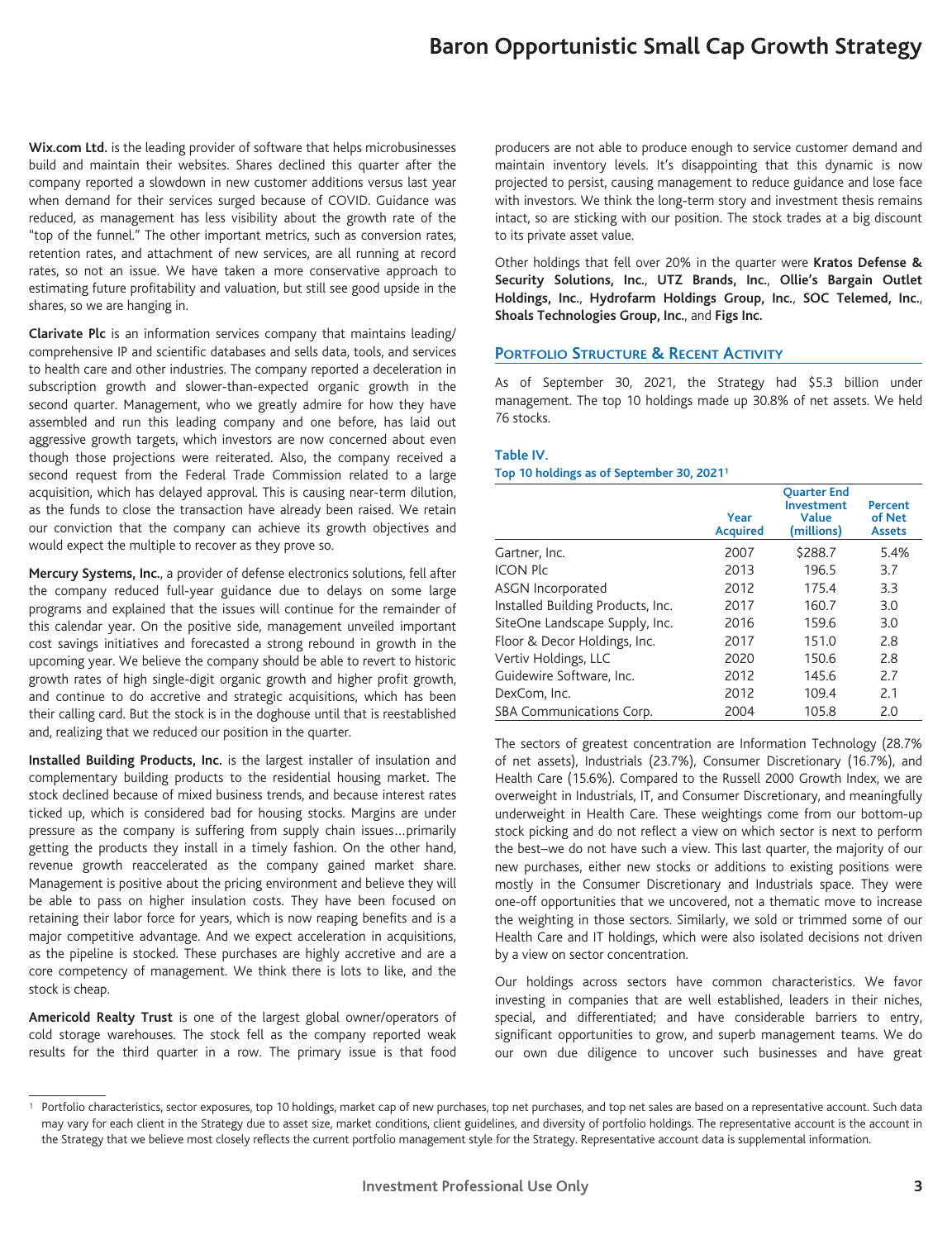experience and, in my humble opinion, expertise in doing so. We hope to buy into our companies when they are small-ish (the market cap of our investments going in is \$1.6 billion on average) and be long-term investors in the companies that meet and often surpass our expectations. Our low 3-year average turnover (16%) and strong returns on our long-term investments (25% on average) are our proof points that this approach and our execution generate above market investment returns.

We are valuation sensitive in our stock selection and ownership. Ideally, we would love to find stocks that have these wonderful business characteristics at discounted multiples, but we are fine buying and holding them at reasonable valuations and making our returns as the businesses grow. We shy away from fast-growing companies because the valuations usually spook us. We don't like businesses that are not growing nicely, or we are concerned that they will be dislocated by new competitors, even if one could make the case that they are bargains. We are not comfortable investing in early-stage businesses that are not yet well established, nor do we like companies that trade on multiples of revenues, preferring businesses that have demonstrated earnings power and stability, where it's easier to have more confidence in our underwriting of their futures. We like subscription or replicable business models and seek companies that are capital light and cash flow generative.

We often find ourselves with companies that can grow their value through multiple levers. The primary driver is organic growth. But many of our companies also grow by making strategic and accretive acquisitions, by gaining scale to improve margins, and by using their free cash flow to pay down debt, buy back stock, or pay dividends. We like to reasonably and conservatively underwrite our companies to make sure long-term returns meet our hurdle rate. The best of our investments–our "big winners"–are companies that are able to achieve better-than-anticipated results, often from opportunities that weren't apparent at the time of investment. With our "big winners," we have made over five times our initial purchase price in stocks that make up about one-third of our assets.

#### **Table V.**

#### **Top net purchases for the quarter ended September 30, 2021**

|                                  | Year<br><b>Acquired</b> | <b>Ouarter End</b><br><b>Market Cap</b><br>(billions) | Amount<br><b>Purchased</b><br>(millions) |
|----------------------------------|-------------------------|-------------------------------------------------------|------------------------------------------|
| Membership Collective Group Inc. | 2021                    | \$2.5                                                 | \$27.9                                   |
| Holley Inc.                      | 2021                    | 1.4                                                   | 27.6                                     |
| SmartRent, Inc.                  | 2021                    | 2.5                                                   | 25.3                                     |
| European Wax Center, Inc.        | 2021                    | 1.8                                                   | 17.1                                     |
| Hillman Solutions Corp.          | 2021                    | 2.2                                                   | 16.5                                     |

During the quarter, we made three large purchases of companies that are new to the public markets and are described below.

Two of these companies came public through merging into SPACs and one through the more traditional IPO path. The SPAC market has continued to be out of sorts, as we explained in our last quarterly report. We presently have no commitments to make additional investments in new SPACs. We are interested in some situations where the businesses meet our criteria, but the stocks are trading poorly because of the dislocation in the market.

We participated in the **Membership Collective Group Inc.** ("MCG") IPO. MCG is the only scaled global exclusive membership platform centered around physical "Houses." Its trademark Soho House brand has 30 Houses,

over 111,000 members globally, 94% average annual retention, and a wait list of more than 59,000. It has additional physical memberships through Soho Works, Scorpios Beach Club, and The Ned Club, as well as adjacent/ digital memberships, including Soho Friends and Soho House Digital.

We believe MCG has a valuable, unique business model as a scaled global membership platform. Its strong brand, evidenced by its long wait list, leads to low marketing expense and high retention, while also driving strong recurring revenue. MCG is also able to attain favorable lease rates and, in recent years, shifted from a primarily "owned" model to a "developerfinanced development" model, which will reduce capex and drive faster growth and higher returns on capital.

There are currently 30 Soho Houses open, and 5 to 7 openings planned per year (Nashville, Rome, and Stockholm to open in 2022), providing a clear line of sight for attractive long-term growth. Over the long term, management believes they can have over 90 Houses. From 2015 to 2019, MCG saw a 29% membership revenue CAGR and the company may benefit from current pent-up demand for leisure activities, secular shifts in the ways that people live and work, with less time spent in traditional corporate offices and more time in social spaces, and a new digital paid membership.

We expect revenue to grow at a 34% CAGR between 2021 and 2025, as they expand the number of Houses, expand other membership programs, and spending per member increases. Longer term, we believe membership and EBITDA can grow at approximately 20% per year.

During the quarter, we added to our position in **Holley Inc.**, which traces its roots back to 1903, but recently came public via a SPAC merger with Empower Ltd. Holley is a leading designer, marketer, and manufacturer of high-performance automotive aftermarket products for car and truck enthusiasts, selling 60 iconic brands across many categories and car models. They are the market leader in the space with around \$600 million in sales, #1 or #2 market positions in all their major categories (i.e., electronic fuel injection, carburetors), and 3 times the size of their closest competitor. These scale benefits enable Holley to outspend on R&D to continuously innovate with unmatched go-to market capabilities to drive above industry growth. Holley's Direct-To-Consumer strategy is a core focus, engaging its loyal customer base and transforming the sector with a consumer-first approach driven by innovation (approximately 40% of sales from products introduced in the last five years).

Since 2001, Holley's core market has grown at a 6.5% CAGR as more than 50 million Americans see their vehicle as more than a means of transportation, 15 million of whom are considered avid enthusiasts. These enthusiasts spend a great deal of time (on average, more than 10 hours per week) and money pursuing their vision of a perfect vehicle, often leading to heightened levels of repeat spending.

Holley has an attractive financial profile with mid- to high-single-digit organic revenue growth and EBITDA margins in the mid 20% range that generate strong free cash flow. We expect Holley to grow revenue organically due to its strong innovation pipeline and as it expands into additional categories and vehicle vintages. One example is the emerging performance Electric Vehicle segment, in which Holley can leverage its substantial expertise in electronic controls. Holley's e-commerce business is growing 2.5 times faster than the market and is its highest margin channel.

We expect Holley to continue its proven acquisition platform (eight acquisitions since 2014) with a robust M&A pipeline. The company has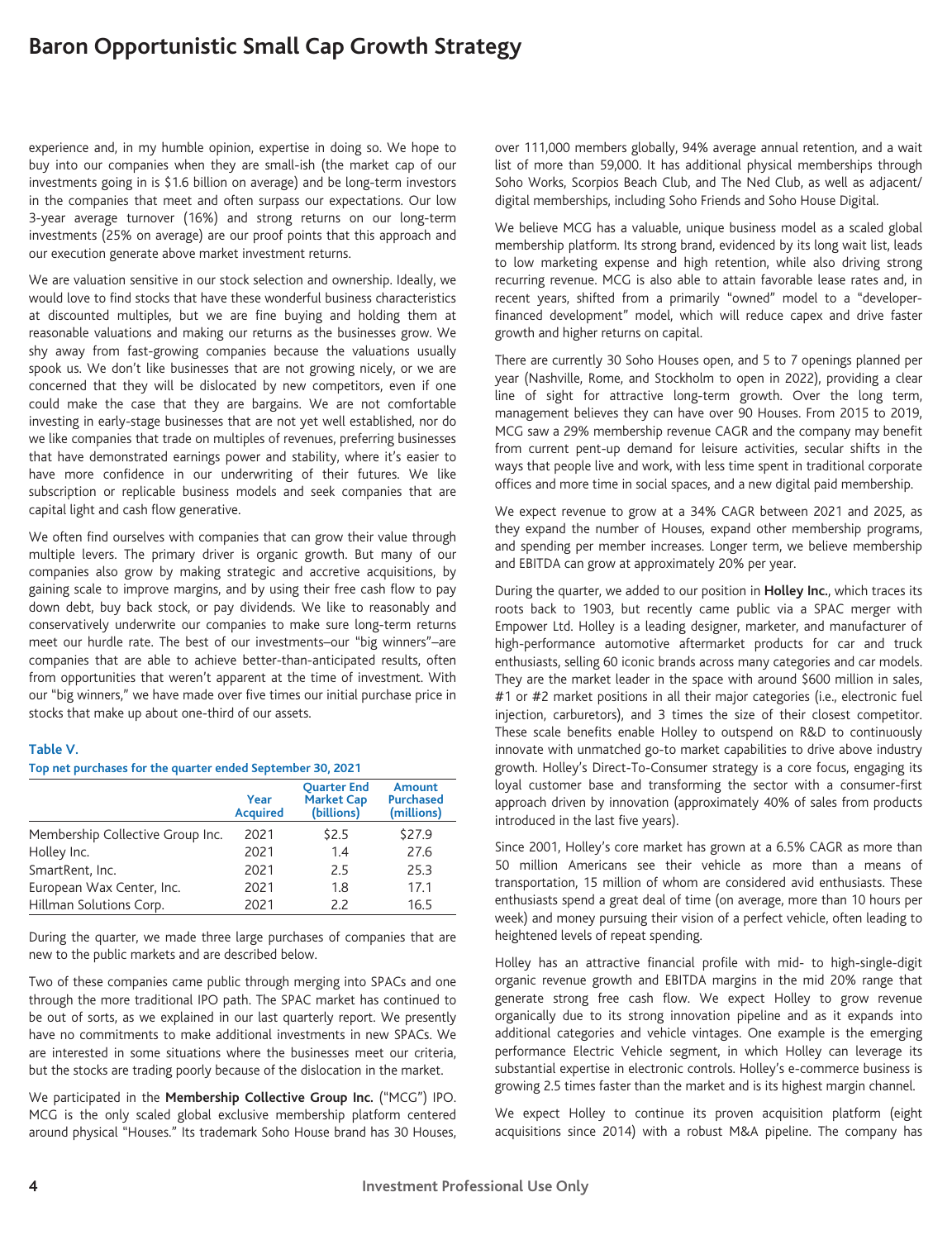already identified 15 high priority, synergistic acquisitions that will further accelerate growth. We think Holley can grow EBITDA at a 20% clip, including acquisitions, and is trading at a cheap multiple for a market leader with a strong financial profile in a growing, resilient industry.

We acquired shares of **SmartRent, Inc.** during the quarter. SmartRent has emerged as the category-leading enterprise grade software company providing a fully integrated solution to the real estate industry. The core product is built around smart access or keyless entry (products enable resident access, self-guided tours, smart parking, video intercom, package delivery) as well as community Wi-Fi, leak detection, and temperature control management that lower costs, mitigate risks, and increase rents for multi-family property owners. In exchange, SmartRent charges a low recurring monthly fee to apartment owners and continuously improves its software application. No enterprise-level solution existed prior to SmartRent, and their digital amenities are elevating the rental resident and landlord experience.

CEO/Founder Lucas Haldeman, previously the CTO of Colony Starwood Homes, understands firsthand the acute pain points of institutional residential landlords and the value proposition underpinning SmartRent's offering. SmartRent has 211,000 units deployed with over 450,000 total users, never having a customer churn and strategic partnerships with 15 of the top 20 institutional apartment owners. Not only has SmartRent served more units than all competitors combined, the company has 606,000 units committed (just a fraction of the 28 million multi-family U.S. units) and a \$2 billion revenue opportunity just with property owners who are already existing customers. SmartRent has an open-source, hardware-agnostic platform allowing for ease of integration, with existing hardware and property management software, and a large, growing installer network, which creates a strong moat in the retrofit market. The company's software component provides a multi-year, high-margin, recurring revenue stream deserving of a high multiple. With approximately \$500 million of cash, we expect M&A opportunities to layer on additional services to augment growth. We believe there is a path to create over \$200 million of run-rate recurring cash flow (negligible today) over the near term given the in-place customer commitments and future sales wins plus longer-term upside potential through emerging initiatives that could open several exciting adjacent growth verticals (for example, international and student/senior housing).

#### **Table VI.**

#### **Top net sales for the quarter ended September 30, 2021**

|                          | Year<br><b>Acquired</b> | <b>Market Cap</b><br>When<br><b>Acquired</b><br>(billions) | <b>Ouarter End</b><br><b>Market Cap or</b><br><b>Market Cap</b><br><b>When Sold</b><br>(billions) | Amount<br>Sold<br>(millions) |
|--------------------------|-------------------------|------------------------------------------------------------|---------------------------------------------------------------------------------------------------|------------------------------|
| Array Technologies, Inc. | 2020                    | \$4.6                                                      | \$ 1.6                                                                                            | \$23.7                       |
| Vertiv Holdings, LLC     | 2020                    | 1.1                                                        | 8.5                                                                                               | 20.7                         |
| Certara, Inc.            | 2020                    | 5.8                                                        | 4.0                                                                                               | 19.1                         |
| The Trade Desk           | 2017                    | 1.7                                                        | 33.7                                                                                              | 17.3                         |
| Mercury Systems, Inc.    | 2016                    | 0.8                                                        | 7.7                                                                                               | 15.1                         |

Our largest sales during the quarter had us exiting positions all together as well as reducing the position sizes of some of our larger positions whose valuations we felt were extended.

We sold out entirely of **Array Technologies, Inc.** after losing confidence in the durability of its business. We sold our small positions in **Certara, Inc.** and **Olink Holding AB** to redeploy the capital to other higher conviction names.

We trimmed our positions in **Vertiv Holdings, LLC**, **The Trade Desk**, and Gartner, Inc. into strength to somewhat reduce position sizing. We sold some **Mercury Systems, Inc.** and **Americold Realty Trust** because of near-term concerns, as mentioned earlier.

#### **OUTLOOK**

The economic and investment environment is murkier than in the recent past. During the last few quarters, the debate was over how fast we would grow and concerns about valuation levels and trading excesses. Now, there is more to consider. Supply chain troubles are wreaking havoc with businesses, resulting in higher costs and execution challenges. And the problems now feel like they will not settle out so soon. The labor market is dislocated, and many service and industrial businesses can't find workers and have to pay higher wages to keep employees. This too feels like a condition that will last a while. These factors are resulting in slower overall growth than previously expected and will likely cause profit shortfalls versus prior estimates. The market shrugged this off last quarter as a temporary condition, but we are not sure that it will continue to do so.

Inflation is pervasive and persistent, and a real issue. The CPI has accelerated to over 5% in the latest reading and oil is at a seven-year high. It is harder to accept that inflation is "transitory" as the Fed has stated. Interest rates are inching higher. The Fed is talking about "tapering" its asset purchases. The U.S. government remains dysfunctional and on the verge of passing spending programs that would add greatly to the existing large deficit and extra stimulus to an already hot economy. It seems reasonable to expect higher interest rates.

Against this, consumer demand is super strong. Consumer balance sheets are flush. There seems to be little consumer pushback on the higher costs of goods and services. And discussions with our portfolio companies lead us to believe that they have the pricing power to pass through higher operating costs.

It's a lot to consider. Our take is that even when the macroeconomic picture gets confusing, the most important thing for us to focus on with respect to the returns of the Strategy is the actual performance of the businesses in which we invest. We own terrific companies that are doing well, and that we expect to continue to do well. They are innovators, disruptors, and leaders. None of the macro factors we discuss in this letter should obscure the fact that we are in an era of great opportunity, and we believe our companies will continue to thrive and grow their value.

Off Heinbyg

Cliff Greenberg Portfolio Manager